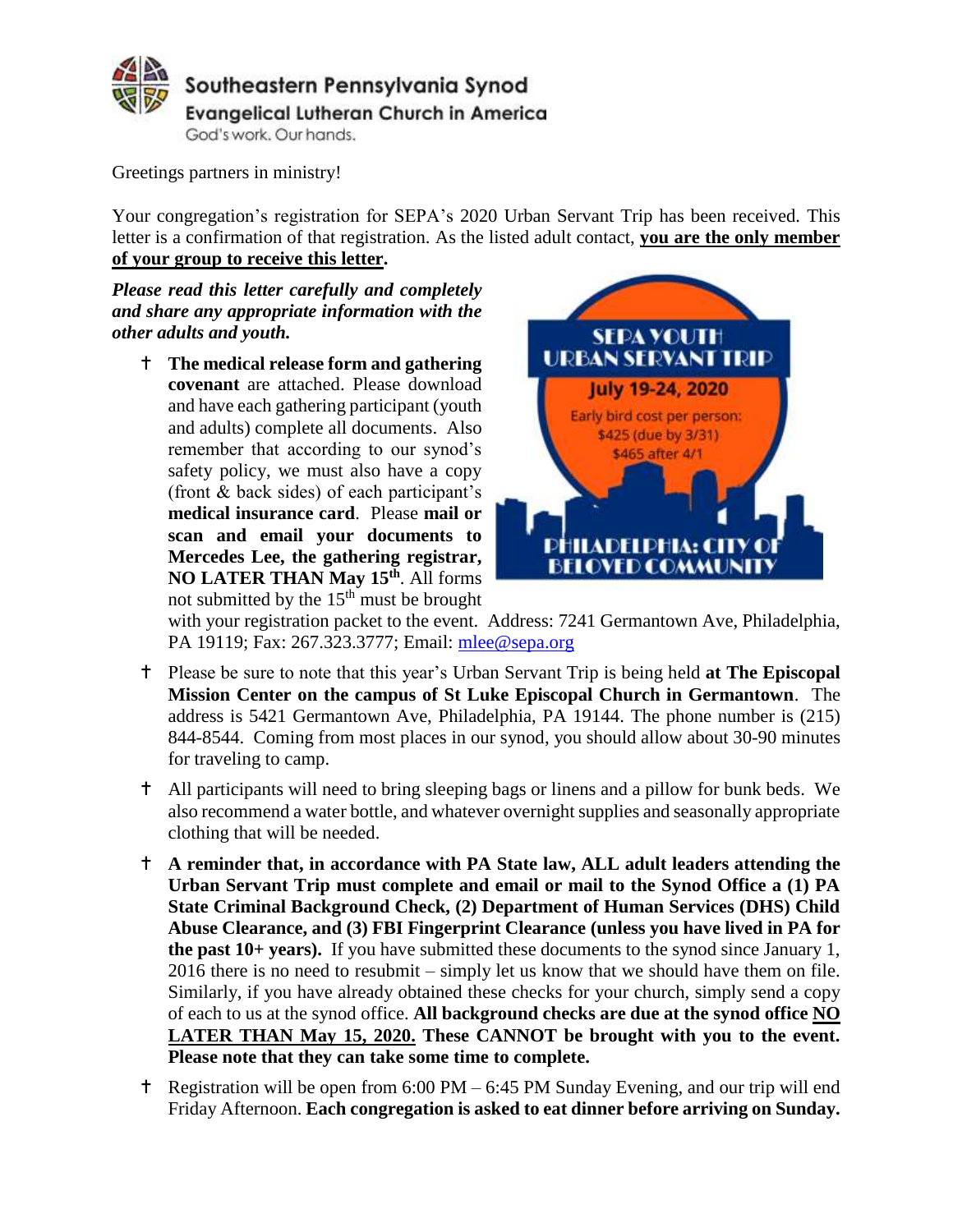

**A evening snack will be provided but dinner will not be provided on Sunday July 19th.**

- Attached is a list of participants registered with your congregation, the amount we have received so far from you and the balance that is still due. *Please make one check out to SEPA Synod for the balance due and mail it to the synod office at your earliest convenience.*
- The Urban Servant Trip is designed as a week of service to explore Philadelphia and issues concerning poverty, hunger, and homelessness. Please come with an open heart and an open mind, ready to explore new ways we can live up to our mission as Christians and Lutherans. This is a great opportunity to explore how we can express "God's Work, Our Hands".
- We will be sending out materials in advance of the gathering for ALL adult leaders to review in advance. Please be sure that when you receive this information all of your adult leaders review and familiarize themselves with it.
- As we learn about our living witness today and how God's Kingdom may come on Earth as it is in Heaven, we will be collecting a offering at this year's Urban Servant Trip:
	- o Our monetary offering will go to benefit the Food Pantry Ministry at Episcopal Mission Center. **Please encourage your youth to bring cash or checks made out to "Episcopal Mission Center" for this offering, and give generously!**
	- o **For our in-kind offering this year, we will be collecting Personal Care Kits for our friends in the area experiencing homelessness.** Should your congregation or group wish to assemble Personal Care Kits, please simply collect the following items in 1-gallon ziplock bags (1 each): ChapStick, Toothbrush, Toothpaste, Deodorant, Lotion, Sanitary Napkins, Socks, Gloves, Hand Sanitizer, Wipes, Granola Bars or Crackers.

We can also use sturdy backpacks, along the lines of the average JanSport. It would be particularly helpful if you are able to collect your kits into a backpack, to aid us in distributing them! Feel free to also include a note expressing your love for the recipient or a gift card from places like McDonald's if you desire. Please share with all those attending how together we can make a HUGE difference in the lives of people in need right here in our synod!

This is a lot of information, so please do not hesitate to contact me with any questions or changes to your registration, [\(mlee@sepa.org](mailto:mlee@sepa.org) or 267-323-3752)

We are VERY excited to have you with us for our 2020 Urban Servant Trip!

Blessings! Ms. Mercedes Lee Coordinator for Congregational Vitality and Discipleship Ministries Southeastern Pennsylvania Synod, ELCA